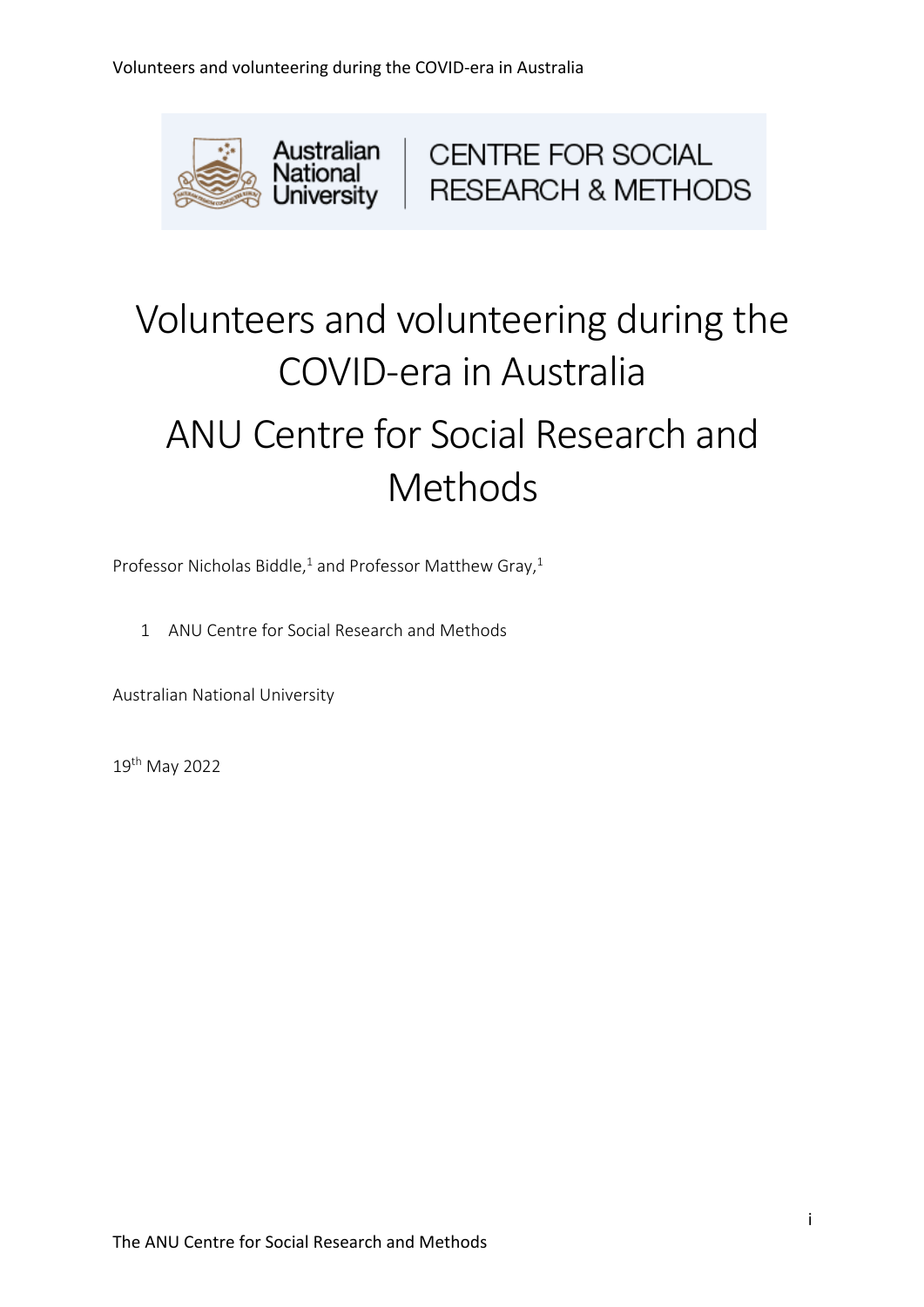# Acknowledgements

This research was funded by Volunteering Australia. The authors would like to thank Dr Sue Regan, Policy Director and Deputy CEO; Jack McDermott, Policy Officer and National Strategy Research Fellow; and Sarah Wilson, National Strategy Director for Volunteering Australia who had significant input into the development of the research and provided comments on an earlier version of this report. The survey data is available for download through the Australian Data Archive (doi:10.26193/AXQPSE).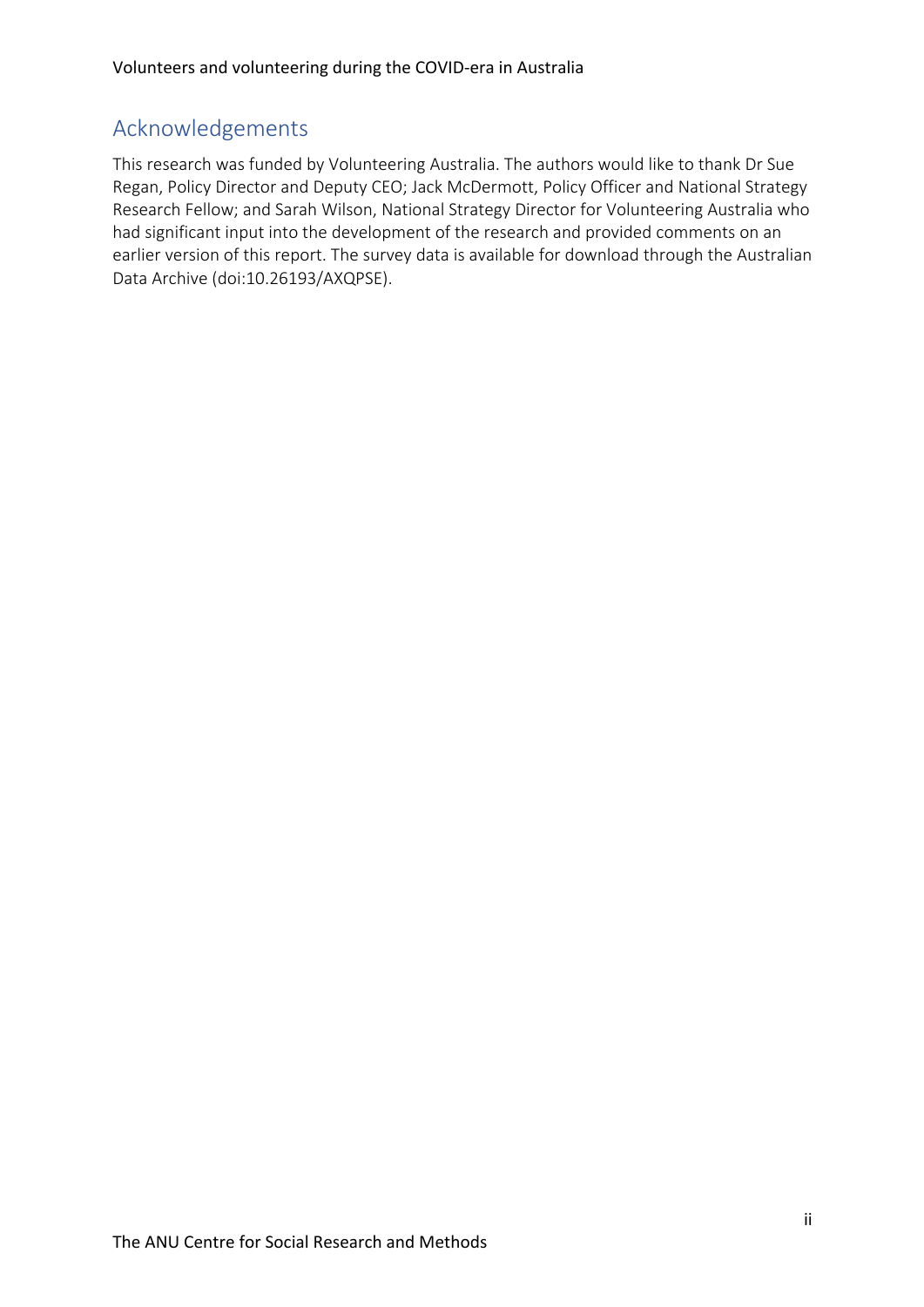# Extended Abstract

In 2021 the Federal Government announced the development of a National Strategy for Volunteering with the design of this strategy being led by Volunteering Australia. The ANU Centre for Social Research and Methods is undertaking research to support the development of the strategy, with this paper focusing on the changes to volunteering and volunteers that have occurred over the COVID-19 period. The paper is based on the April 2022 ANUpoll survey, that collected data from 3,587 Australians aged 18 years and over, as well as data from April 2020 and 2021.

We show lower rates of volunteering than prior to the pandemic, albeit with some increases since April 2021. There is some evidence that this decline in volunteering has led to a reduction in wellbeing, with those who say they stopped volunteering due to COVID-19 but who had not started again by April 2022 having far lower levels of wellbeing than those who had maintained their volunteering over the period. Furthermore, the vast majority of volunteers (more than nine-in-ten) were either satisfied (53.1 per cent) or very satisfied (37.9 per cent) with their volunteering experience.

One of the focuses of the paper was on variation in volunteering across the population as Australia enters the COVID-recovery period. Females were more likely to volunteer than males and older Australians (those aged 55 years and over) were more likely to have volunteered than younger Australians. Those born overseas in a non-English speaking country are less likely to volunteer than those born in Australia or those born overseas in another English-speaking country. Compared to those who have completed Year 12, those who have not completed Year 12 have a lower probability of volunteering compared to those who have no post-school qualifications, those who have a degree have a higher probability. There was also an association with hours worked, with those who worked 1-10 hours in the preceding week more likely to have undertaken voluntary work compared to those who did not work at all and those who worked more hours per week.

The paper also looks at the reasons people give for why Australians did and did not undertake volunteering in the previous 12 months. When asked 'What were your reasons for being a volunteer?', the most common reason given was 'Personal satisfaction / to do something worthwhile', given by 71.9 per cent of volunteers, with more than half of volunteers also saying that they did so to 'Help others / the community.' When asked 'What are all the reasons that you have not formally volunteered for an organisation or group in the last 12 months?' the most common reason given was work/family commitments, given by 40.8 per cent of Australians.

Formal volunteering is not the only way people contribute to their communities and a little under half of adult Australians (46.5 per cent) said that they provided some form of informal volunteering outside of their household over the previous four weeks. The most common form of informal volunteering was providing emotional support (provided by 20.4 per cent of Australians), followed by providing transport or running errands (19.1 per cent), and domestic work, home maintenance or gardening (16.8 per cent).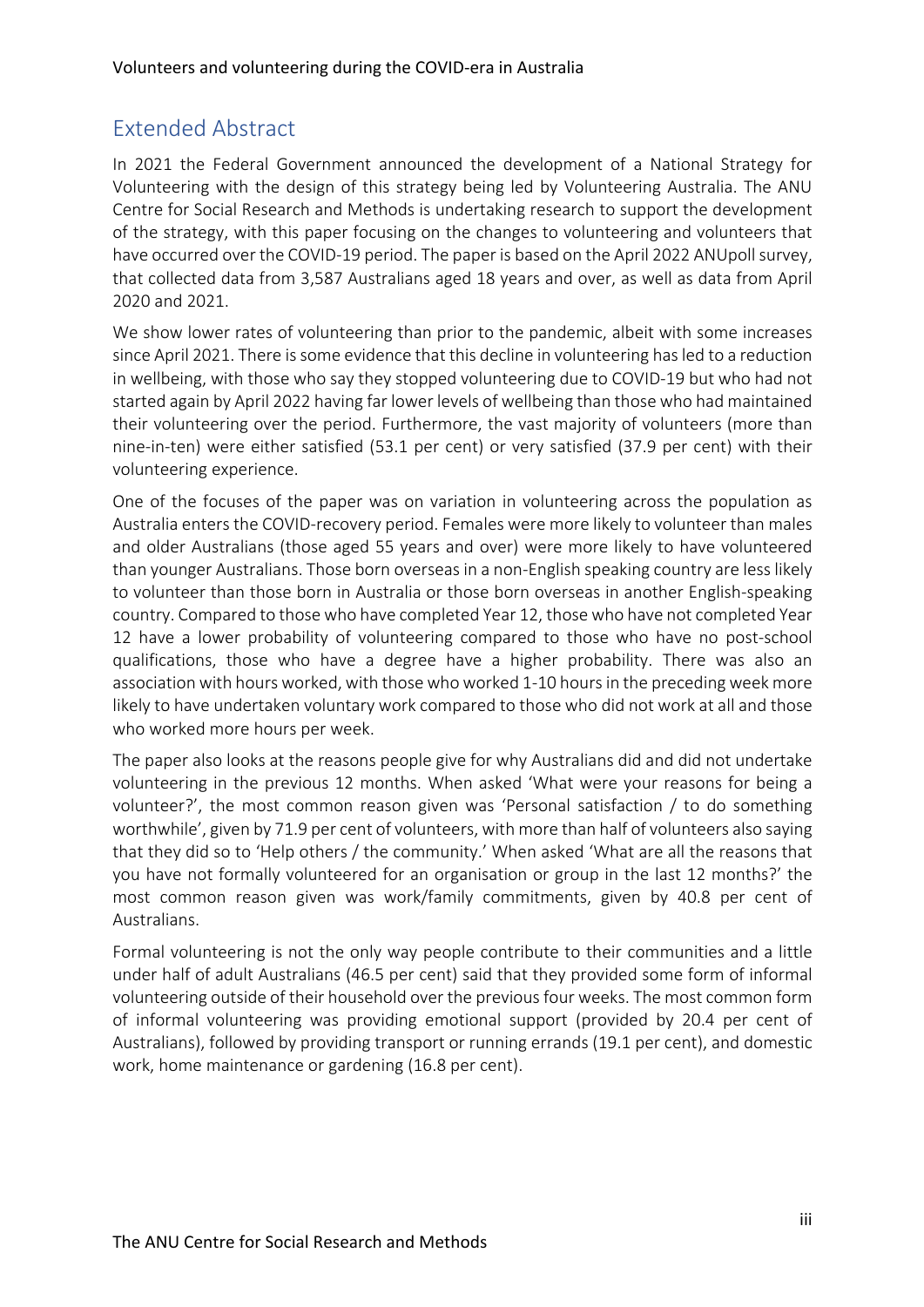# 1 Introduction and overview

The COVID-19 pandemic was one of the largest and most wide-ranging shocks to the Australian economic, social, and political systems in living memory. Although other countries were impacted to a greater degree in terms of infections, hospitalisations, and mortality, the lower health impact in Australia was achieved by the effective closure of Australia's international borders. What's more, at many points during the pandemic, state/territory borders were also closed for almost all travellers. Large sections of the economy were shut down and hours of paid work declined, particularly for those who were not able to keep working from home.

The total hours worked in paid employment are now above the number of hours worked prepandemic.<sup>1</sup> However, while there has been a great deal of policy and other focus on the reduction in the hours of paid work and subsequent recovery, much less attention has been paid and importance given to the impacts of the pandemic on volunteering, which in this paper we define as 'time willingly given for the common good and without financial gain.<sup>'2</sup>

Data collected in April 2020 and April 2021 by the ANU Centre for Social Research and Methods in conjunction with Volunteering Australia showed that during the pandemic the number of hours spent volunteering was well below what it was pre-pandemic (Biddle and Gray 2020; 2021) and as will be shown in this paper, volunteering has been slow to recover since. Even prior to the pandemic, there had been a long-term (though less dramatic) decline in the proportion of Australians undertaking volunteering at a given point in time. According to the Australian Institute of Health and Welfare using data from the General Social Survey, the proportion of Australians who volunteered in the previous 12 months declined from 34.1 per cent in 2006 to 28.8 per cent in 2019.<sup>3</sup>

These declines are important to respond to as volunteering has been shown to contribute directly to the Australian economy, with volunteers often engaging in sectors and activities that are not well supported by government or the market (Kragt and Holtrop 2019). Volunteering has also been shown to have a positive impact on the wellbeing of volunteers (Van Willingen 2000), providing a sense of meaning and satisfaction, as well as social interaction in addition to or instead of the social interaction that often occurs in paid work.

The impacts of COVID-19 on volunteering are likely to have been greater for vulnerable groups. In a review article, Grotz et al. (2020) concluded that 'The abrupt cessation of volunteering activities of and for older people because of the COVID-19 pandemic is highly likely to have negative health and wellbeing effects on older adults with long-term and far-reaching policy implications.'

At the same time as these declines have been occurring, it is also important to recognise that many Australians have been able to maintain their volunteering, and there have also been new opportunities and new demands. The pandemic has made remote work more accessible and effective, accelerating pre-pandemic trends. There have also been new demands that have arisen (Bazan et al. 2021) for example to support the delivery of vaccine programs or the 2019/20 Bushfires and more recent flooding on the east coast of Australia increasing the need for disaster relief and recovery services.

Understanding the effects of COVID-19 on volunteering and volunteers and other changes that have occurred over the period is of vital importance to Australian policy formulation. In 2021 the development of a National Strategy for Volunteering was announced (by the Federal Government) with the design of this strategy being led by Volunteering Australia. This strategy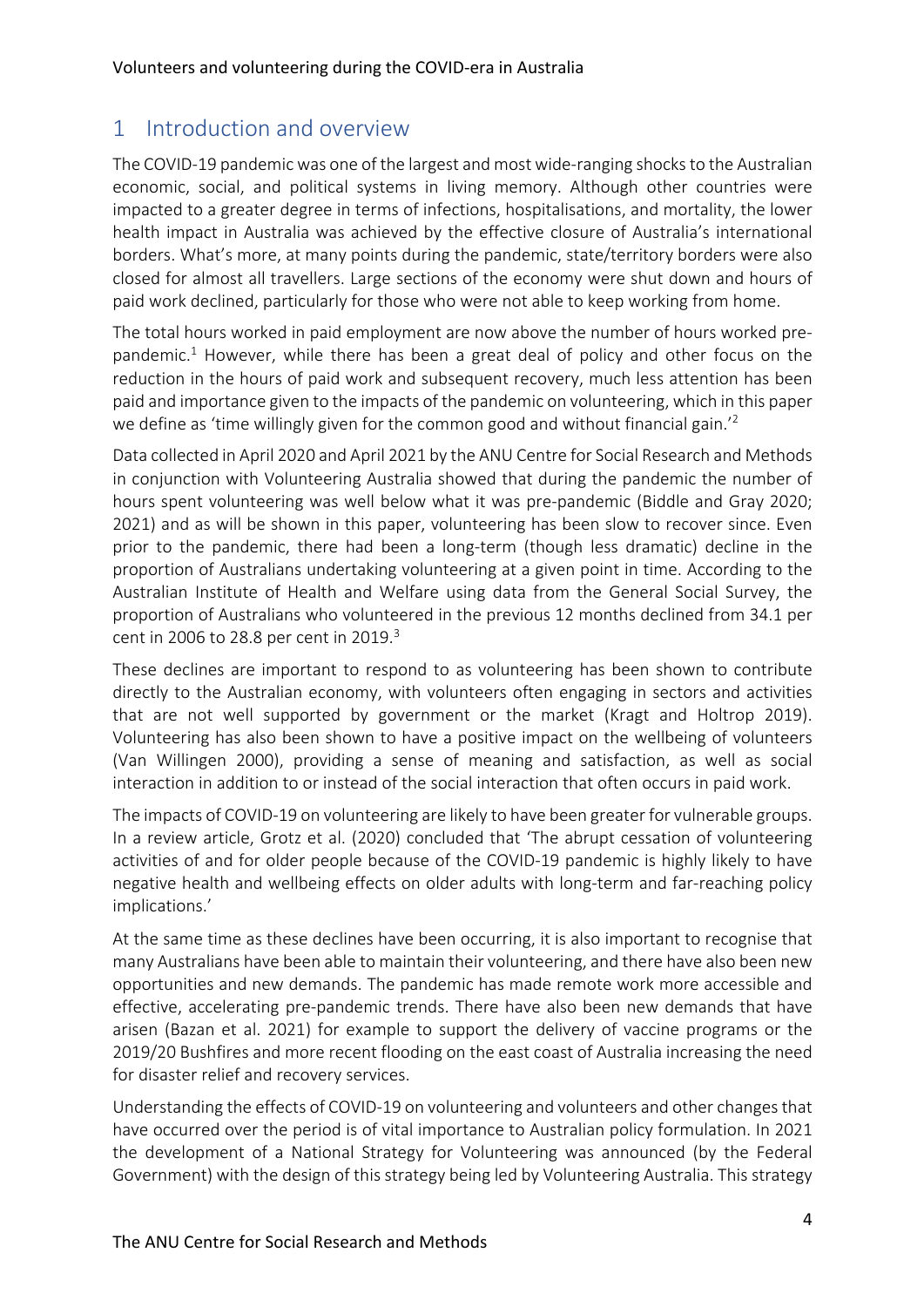will be developed over 12 months (having commenced in January 2022) with a series of research reports studying different aspects of volunteering in Australia. The ANU Centre for Social Research and Methods is undertaking part of this research, exploring the perspective of volunteers and non-volunteers. This paper is the first research output from that larger body of research and focuses on the changes that have occurred over the COVID-19 period, bringing our understanding of the current state of volunteering up to date (to April 2022) and starting to identify the longer-term impacts of COVID-19 on volunteering.

Estimating the change in the level, nature, and distribution of volunteer work requires high quality data. To undertake such an analysis, we make use of a unique set of data collected as part of the ANUpoll series, which since April 2020 has incorporated the ANU Centre for Social Research and Methods Impact Monitoring Series.<sup>4</sup> Surveys have also been conducted with the same group of respondents since January and February 2020, just before the COVID-19 pandemic started in Australia.<sup>5</sup> This allows us to track outcomes for the same group of individuals from just prior to COVID-19 impacting Australia through to two-and-a-bit years since COVID-19 first reached Australia.

The April 2022 survey collected data from 3,587 Australians aged 18 years and over. The survey data is available for download through the Australian Data Archive. Details on the survey are available in Appendix 1. The April 2020 and April 2021 surveys also included questions on volunteering. Of those respondents who completed the April 2022 survey, 62.6 per cent had completed the April 2021, and 57.8 per cent had completed the April 2020 survey (our first COVID-19 Impact Monitoring survey).

To present these initial findings on volunteers and volunteering, the remainder of the paper is structured as follows. In the next section we look at levels of formal volunteering, how rates of volunteering have changed through time, and how they are distributed across key demographic, socioeconomic, and geographic groups. Section 3 then considers the number of hours spent volunteering, with Section 4 looking at the reasons given for volunteering or not volunteering. In Section 5, we turn our attention to informal volunteering, with Section 6 providing some concluding comments.

# 2 How many and who volunteers?

In the April 2022 Survey, the first question in the volunteering module was 'Over the last 12 months did you spend any time doing voluntary work through an organisation or group?' The following note was given to respondents (italics in original) *'Please include voluntary work for sporting teams, youth groups, schools, or religious organisations. Please exclude work in a family business or paid employment. Please exclude work to qualify for a government benefit or to obtain an educational qualification or due to a community / court order.'* This question was also asked of respondents towards the end of 2019 (i.e., pre-COVID).

#### 2.1 Levels of volunteering during the COVID-19 period

It is estimated that in the 12-months preceding the April 2022 survey, 26.7 per cent of adult Australians undertook volunteer work. This was a slight increase from April 2021, when it was estimated that 24.2 per cent of Australians undertook volunteer work in the preceding 12 months. However, rates of volunteering are still much lower than the 12-months preceding late 2019 (i.e., pre-COVID) when 36.0 per cent of adults were estimated to have undertaken volunteer work.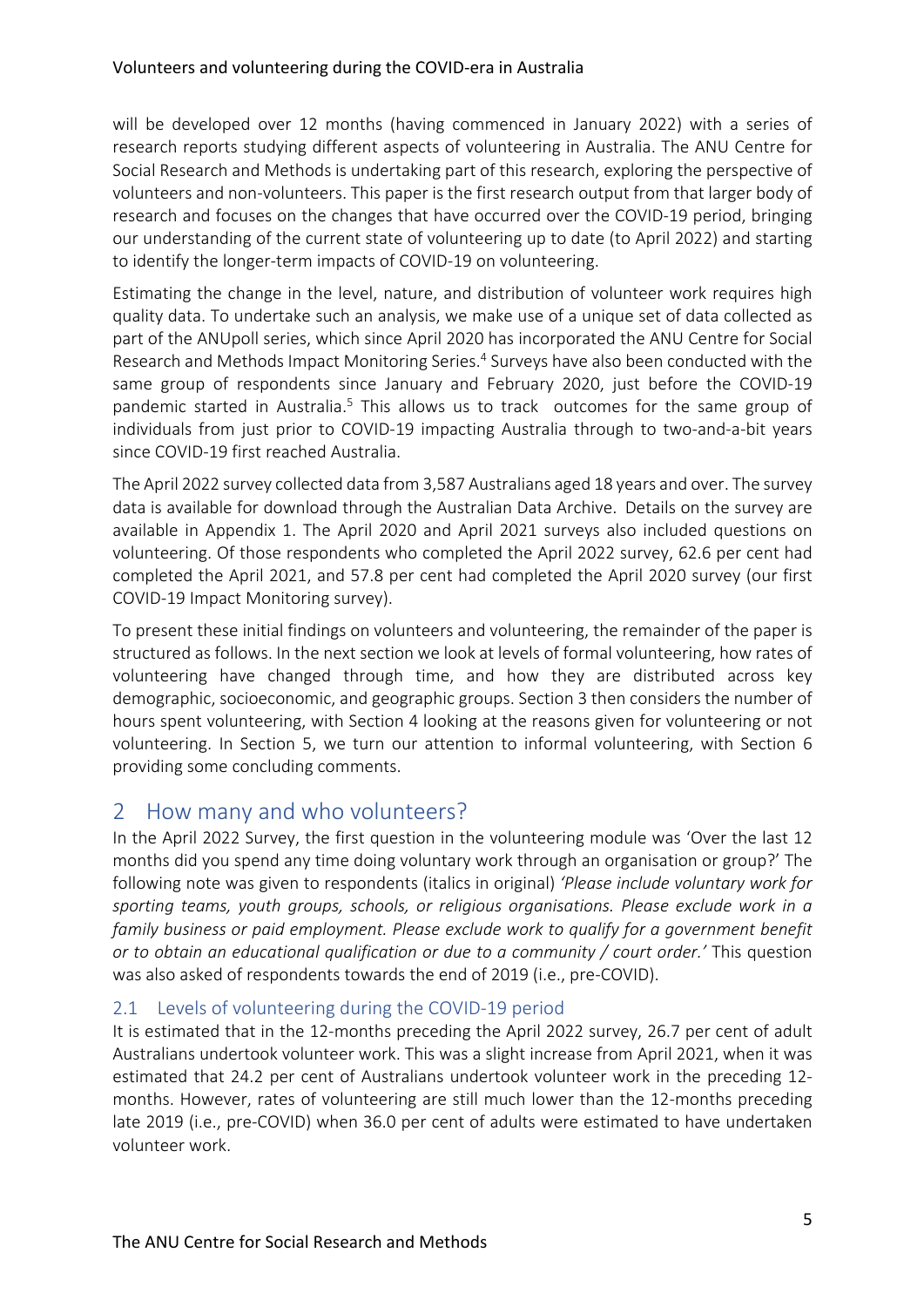Those who had not volunteered in the previous 12-months were asked 'Did you do any voluntary work prior to the last 12 months?' Of those in April who had not volunteered in the previous 12-months, 76.8 per cent said that they had not done any volunteer work prior to the last 12-months, with 19.8 per cent saying that they had done a little and 3.5 per cent saying that they had done a lot.

The second question asked in the April 2022 volunteering module was 'In the last 12 months, have you done more or less voluntary work than you did previously?' This question was asked only of those who said they had volunteered in the prior 12-months. Based on this question, 28.4 per cent of volunteers feel that they have increased the amount of volunteering they did, 31.7 per cent feel that the amount of volunteering they have done has not changed, and 40.0 per cent feel that their volunteering has decreased.

Prior to the volunteering module respondents were asked a set of questions about the direct impact of COVID-19 on them. Specifically, the questionnaire started with the following introduction: 'We are now going to ask you some questions about any changes you have made to your life since the start of the spread of COVID-19…Since February 2020, have you undertaken any of the following precautions to minimise COVID-19 transmission?' [bold in original].

One of the impacts we asked about was whether respondents 'Stopped volunteering or other unpaid work.' Highlighting the impact of COVID-19 on volunteering, almost a quarter of respondents (22.6 per cent) said that at some stage they stopped volunteering. Of those who said they had stopped volunteering at some stage, only 38.0 per cent had volunteered in the 12-months leading up to April 2022, with the remainder presumably not having returned. This is a very large proportion of Australians who stopped volunteering due to COVID-19 but have not yet recommenced. When combined with the high proportion of volunteers who had reduced the amount of time spent volunteering, there is clearly a large gap in the volunteer workforce and the delivery of services by volunteers.

#### 2.2 Volunteering and wellbeing

This drop in volunteering is not only important for the services that volunteers provide, but we can also see some potential impacts on the volunteers themselves. Consider the measure of life satisfaction that we have been asking respondents since prior to the pandemic, framed as follows: 'The following question asks how satisfied you feel about life in general, on a scale from 0 to 10. Zero means you feel 'not at all satisfied' and 10 means 'completely satisfied'. Overall, how satisfied are you with life as a whole these days?'

The average life satisfaction value for Australian adults in April 2022 was 6.69 (lower than prior to the pandemic, but higher than during the lockdown periods). However, there are very different results depending on a person's volunteer experience. For those who had volunteered in April 2022 and said they had not stopped volunteering during the COVID-19 period, average life satisfaction was 6.95. At the other extreme, those who had said they had stopped volunteering due to COVID-19 and were not volunteering as of April 2022, average life satisfaction was only 6.34. This difference of 0.61 is roughly equivalent to one-third of a standard deviation (0.323) of the population. Those Australians that had not stopped volunteering and were not volunteers in April 2022 and those who had stopped volunteering but returned to volunteering by April 2022 had life satisfaction values that were somewhere in between these extremes (6.69 and 6.75 respectively). Causal inference is difficult to establish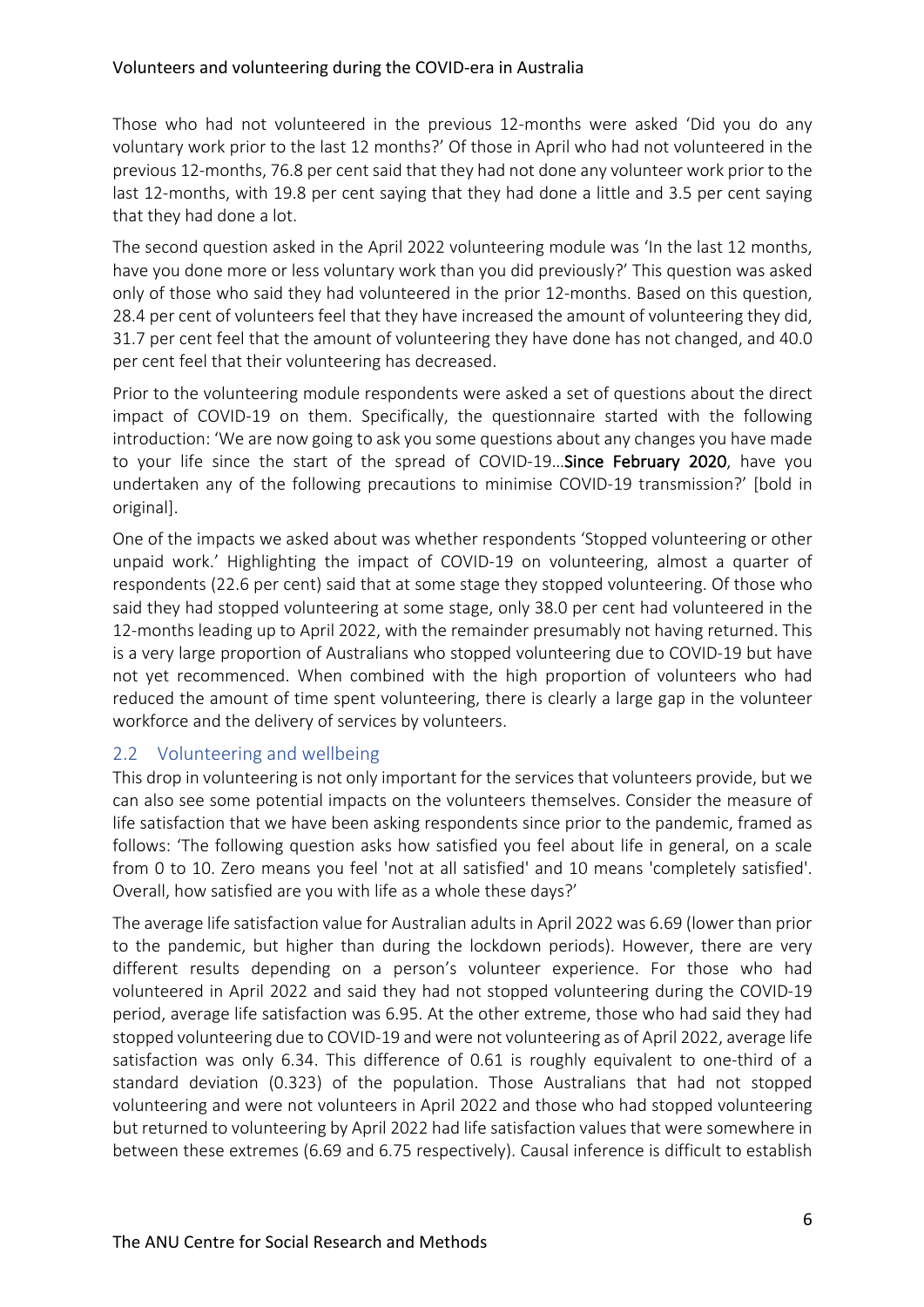with observational data, but these results strongly suggest that the interruption in volunteering has impacted on the wellbeing of potential volunteers.

#### 2.3 Variation in volunteering across demographic groups

Figure 1 gives the rates of volunteering by sex and age group in late 2019 (pre-COVID-19), April 2021, and April 2022. For each point in time, females were more likely to volunteer than males and older Australians (those aged 55 years and over) were more likely to have volunteered than younger Australians (aged 18 to 54 years).

The rate of volunteering fell between late 2019 and April 2021 for both men and women and for all age groups. For both men and women and all age groups there was either no change or a small increase in volunteering rates between April 2021 and April 2022. For none of the age groups had the rate of volunteering in April 2022 recovered to its pre COVID-19 rate of late 2019.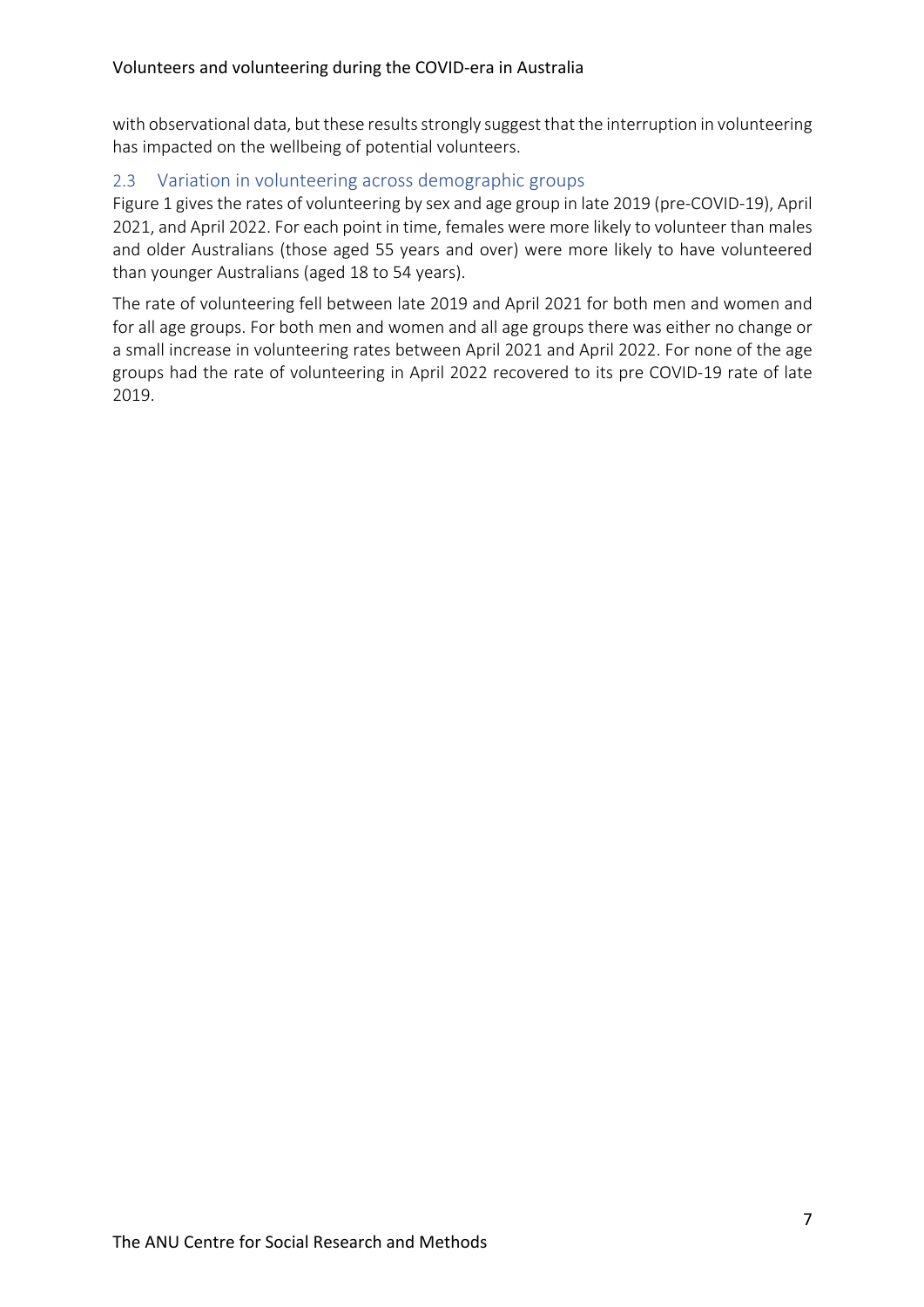

Figure 1 Per cent of Australians who undertook volunteering in the preceding 12-months, by age and sex, late 2019, April 2021, and April 2022

Note: The "whiskers" on the bars indicate the 95 per cent confidence intervals for the estimate.

Source: ANUpoll, April 2020, April 2021, and April 2022.

In order to understand the factors associated with volunteered in the 12 months preceding April 2022, a regression model is used. This allows the effects of individuals' characteristics on the likelihood of them being a volunteer to be estimated holding constant the impacts of other variables. Given that the dependent variable is a binary variable (volunteer/non-volunteer) a probit regression model is estimated.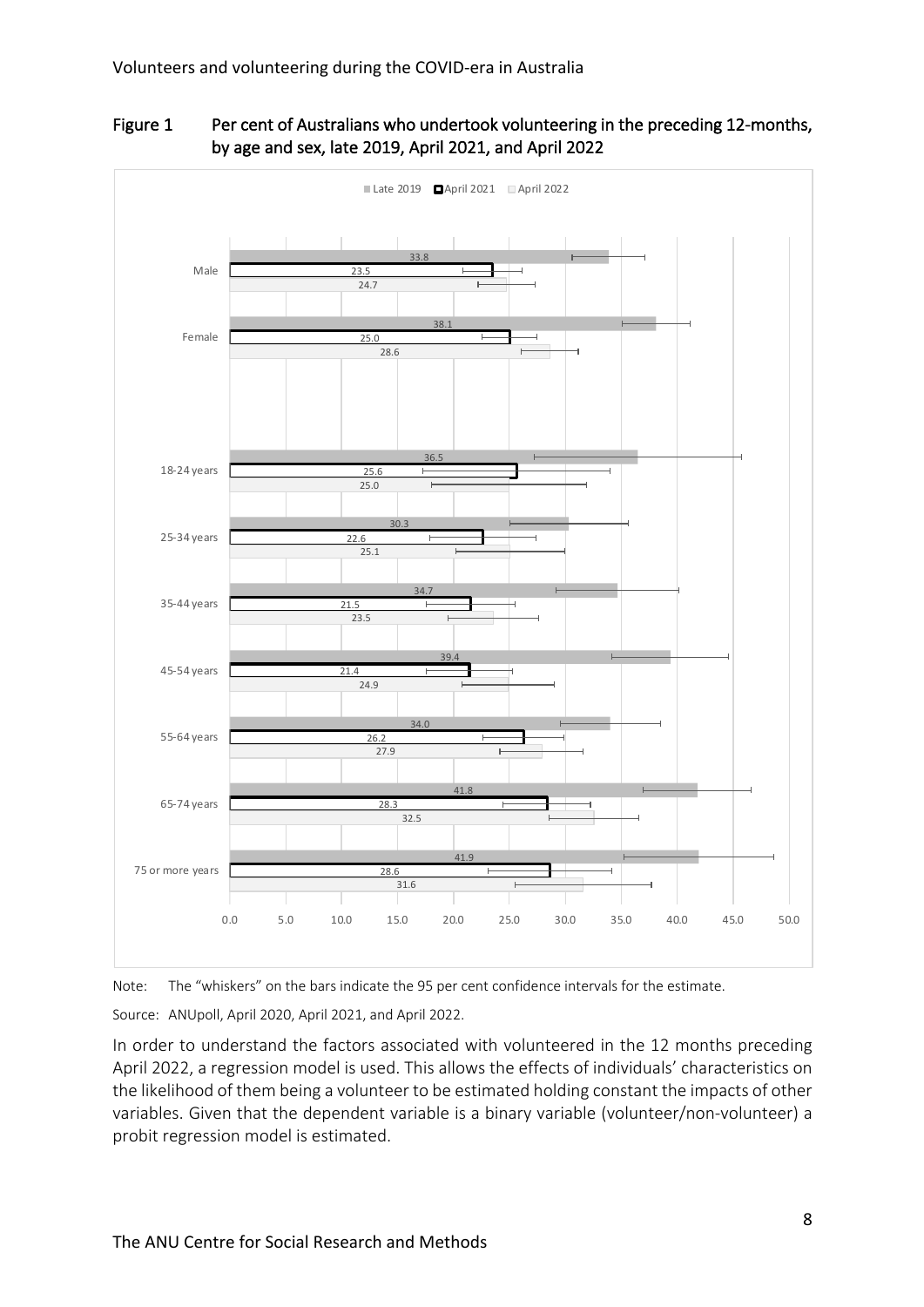#### Volunteers and volunteering during the COVID-era in Australia

Two models are estimated (results reported in Table A1). The first model includes as explanatory variables a core set of demographic, socioeconomic, and geographic characteristics. The second model adds to the explanatory variables included in Model 1 whether or not a person is employed, and the number of hours in paid employment with a quadratic specification in order to allow for a non-linear relationship. Controlling for age and sex, those born overseas in a non-English speaking country are less likely to volunteer than those born in Australia or those born overseas in another English-speaking country.

Education is also associated with the probability of volunteering. Compared to those who have completed Year 12, those who have not completed Year 12 have a lower probability. Compared to those who have no post-school qualifications, those who have a degree (bachelor or postgraduate) have a higher probability.

There are no differences in rates of volunteering by the socioeconomic characteristics of the area in which a person lives. However, those who live outside of a capital city have a higher volunteering rate, compared to those who live in a capital city.

The results from the second model show a very non-linear relationship between volunteering and paid work. The results show a higher probability of volunteer work for those employed compared to those not employed on average, but a lower probability of having undertaken volunteer work as the number of hours in paid employment increases. We can see these differences with some relatively straight forward descriptive statistics. Although we do not have employment information over the full 12-months that the volunteering question refers to, even the most recent employment data is predictive. For those who were not employed at all at the time of the survey, 29.7 per cent had volunteered in the previous 12-months. For those who worked 1 to 10 hours in the week preceding the survey, 50.0 per cent undertook volunteer work in the previous 12-months. For those who worked more than 10 hours in the preceding week, but less than a full-time load (i.e., less than 35 hours per week), 27.1 per cent undertook volunteering in the previous 12-months. For those who worked 35 hours or more per week, only 21.4 per cent undertook any volunteer work.

# 3 Time spent volunteering

When asked about the number of weeks that a person spent volunteering in the previous 12 months, the average for those who did volunteer was 24.5 weeks. When asked for the number of hours on average that a person spent volunteering per week (in a normal week they spent volunteering), the average was 6.8 hours. Combined, this gives 180 hours on average across the year for volunteers, or 45.8 hours when we include non-volunteers on the denominator.

Focusing on those who had volunteered for at least one hour over the previous 12-months again, there was a very skewed distribution of volunteering. The median number of hours was 80, far less than the mean. While there was a moderate proportion of volunteers (12.4 per cent) who volunteered for less than 10 hours over the previous 12-months, there were a number of volunteers who reported a very large number of hours, with 31.3 per cent of volunteers having worked 200 hours or more and 10 per cent of volunteers reporting 450 hours or more in total over the previous 12-months.

Using the same explanatory variables described in the previous section, we estimate an ordinary least squares regression of the total hours estimated to have been spent on volunteering (amongst volunteers), which finds only a few variables that were statistically significant (Table A2).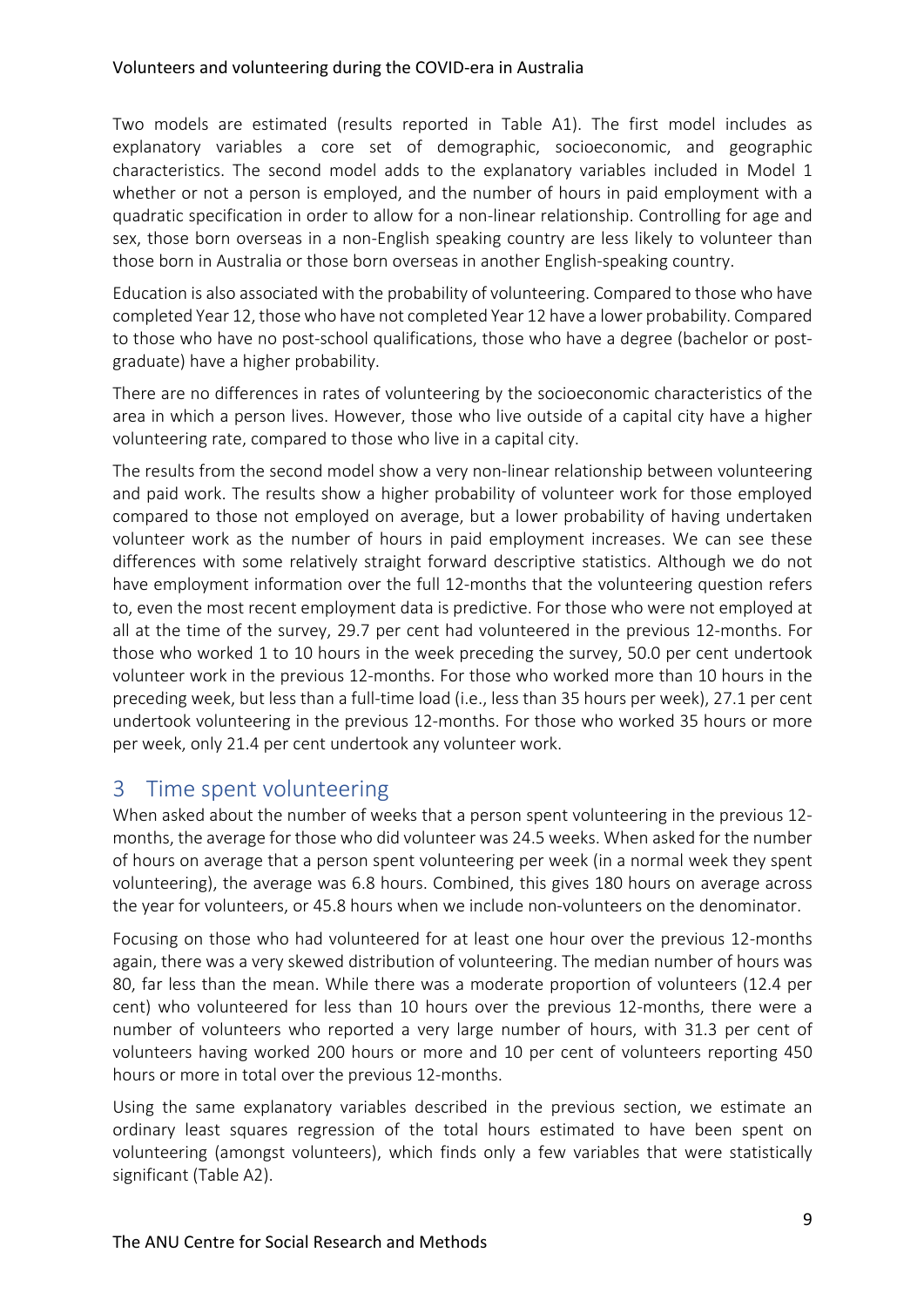Older volunteers (those aged 55 years and over) spent more time volunteering than those aged 54 years or under, and those who were born overseas in a non-English speaking country volunteered for fewer hours.

Although the sample size is small and therefore the coefficient is estimated with imprecision (and is therefore not statistically significant), there is weak evidence that Aboriginal and Torres Strait Islander people volunteered for more hours on average over the preceding year compared to the non-Indigenous population.

Looking forward, those who had volunteered over the previous 12-months were asked 'In the next five years, do you see yourself volunteering more or less frequently than the last 12 months.' The most common response was for the person to say that they would do about the same amount, given by 50.8 per cent of volunteers.

Only 20.2 per cent of volunteers said that they are likely to volunteer less frequently (5.1 per cent much less and 15.0 per cent simply 'less frequently'). This leaves 29.1 per cent of volunteers who feel they will volunteer more frequently over the next 5 years (5.2 per cent much more frequently, 23.9 per cent simply more frequently). While this will likely represent a slight increase in hours of volunteering, the net difference between those who say they would volunteer more compared to those who say they would volunteer less does not seem likely to lead to a return to the level of volunteering seen pre-Covid.

Those who had not volunteered in the previous 12-months were asked for their likelihood of either commencing or recommencing volunteer work in the next 5 years. Only 9.4 per cent of Australians said that they were very likely to commence or recommence, with the largest proportion of respondents (37.3 per cent) saying that they were somewhat likely. Slightly more than half of non-volunteers feel that they were either not very likely (31.9 per cent) or not at all likely (21.4 per cent) to commence or recommence volunteering.

Not surprisingly, those who had volunteered previously (but not in the previous 12-months) were more likely to say that they are likely or very likely to volunteer in the next 5 years. 69.8 per cent of those who said they had volunteered a lot previously said they were likely or very likely to recommence, not significantly different from the 68.1 per cent of those who had volunteered a little previously. Both, however, are much larger than the 40.1 per cent of those who had not volunteered previously who said that they would be likely or very likely to commence volunteering.

# 4 Reasons for volunteering/not volunteering

When asked 'What were your reasons for being a volunteer?', the most common reason given was 'Personal satisfaction / to do something worthwhile', given by 71.9 per cent of volunteers (Figure 2). Respondents are asked to select all the reasons that apply, with more than half of volunteers also saying that they did so to 'Help others / the community.'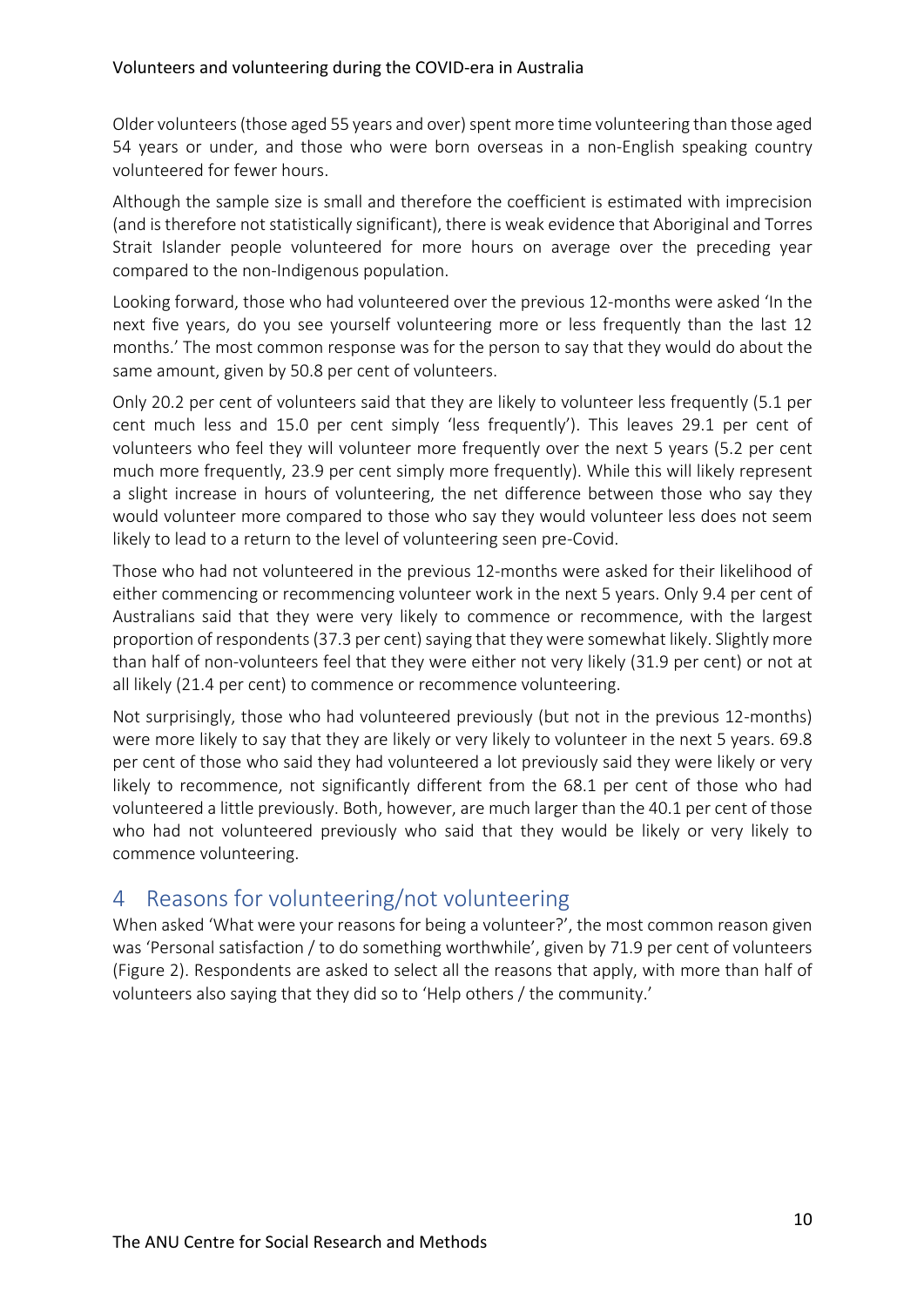

Figure 2 Reasons for volunteering, April 2022

Note: The "whiskers" on the bars indicate the 95 per cent confidence intervals for the estimate.

Source: ANUpoll, April 2022.

When asked 'What are all the reasons that you have not formally volunteered for an organisation or group in the last 12 months?' the most common reason given was work /family commitments, given by 40.8 per cent of Australians (Figure 3). About one-in-five (21.9 per cent) of non-volunteers gave the fact that they were not interested as one of their reasons, with less than one-in-five non-volunteers giving each of the remaining ten reasons.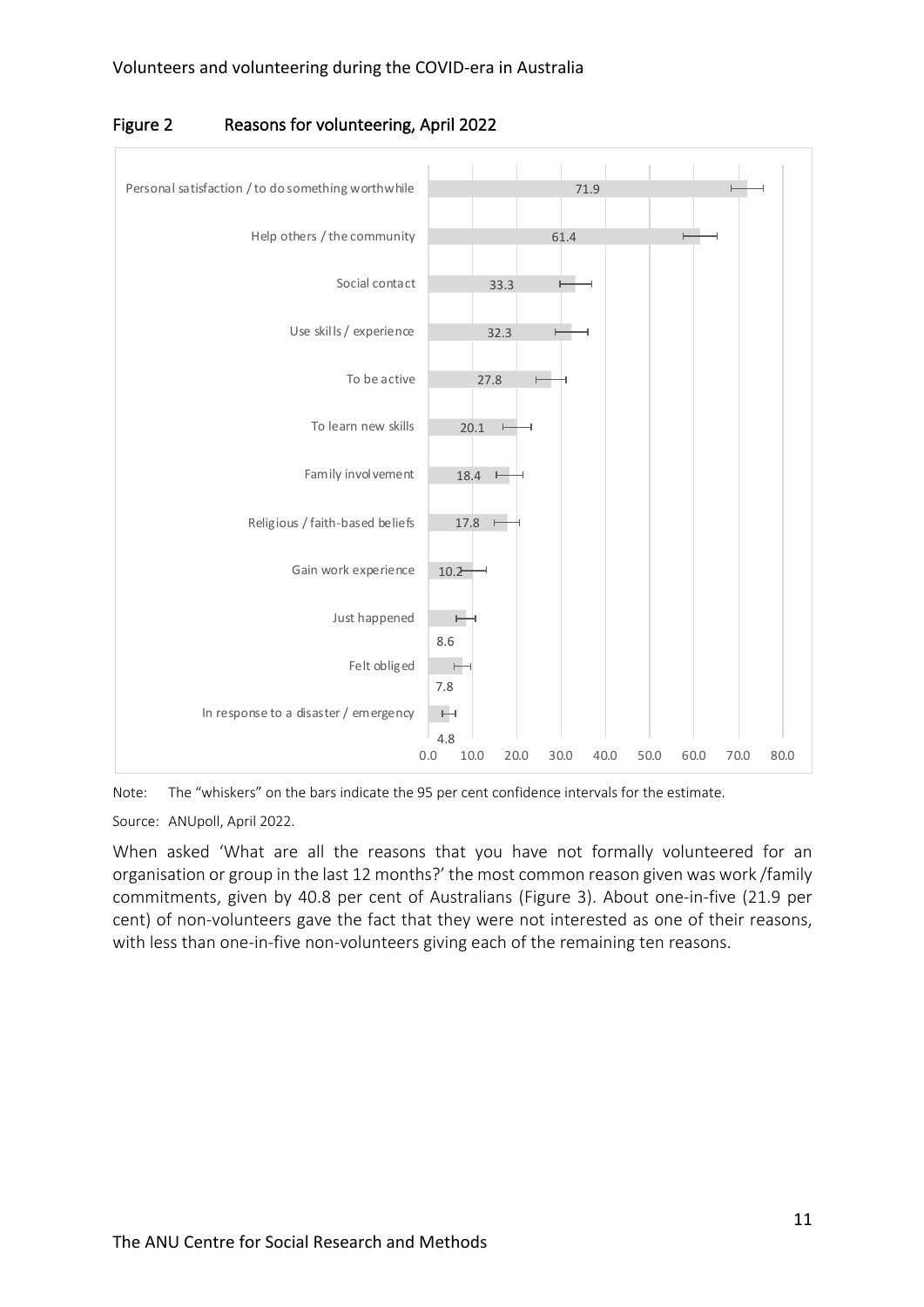

Figure 3 Reasons for not volunteering, April 2022

Note: The "whiskers" on the bars indicate the 95 per cent confidence intervals for the estimate. Source: ANUpoll, April 2022.

# 5 Informal volunteering

While volunteering for an organisation or group is the most structured and in some ways public form of volunteering, there are many Australians who provide more informal voluntary support. The final question at the end of the volunteering module of the April 2022 survey was:

'Informal volunteering is unpaid help that takes place outside the context of a formal organisation. It excludes help provided to other members of your household or to family members living outside your household. When answering these questions please exclude any volunteering you have already reported' (bold in original). We then asked respondents: 'In the last 4 weeks, did you help anyone not living with you with the following activities?'

There were 11 specific activities that we asked about, with respondents able to answer more than one activity and also having the option of choosing 'other' activities.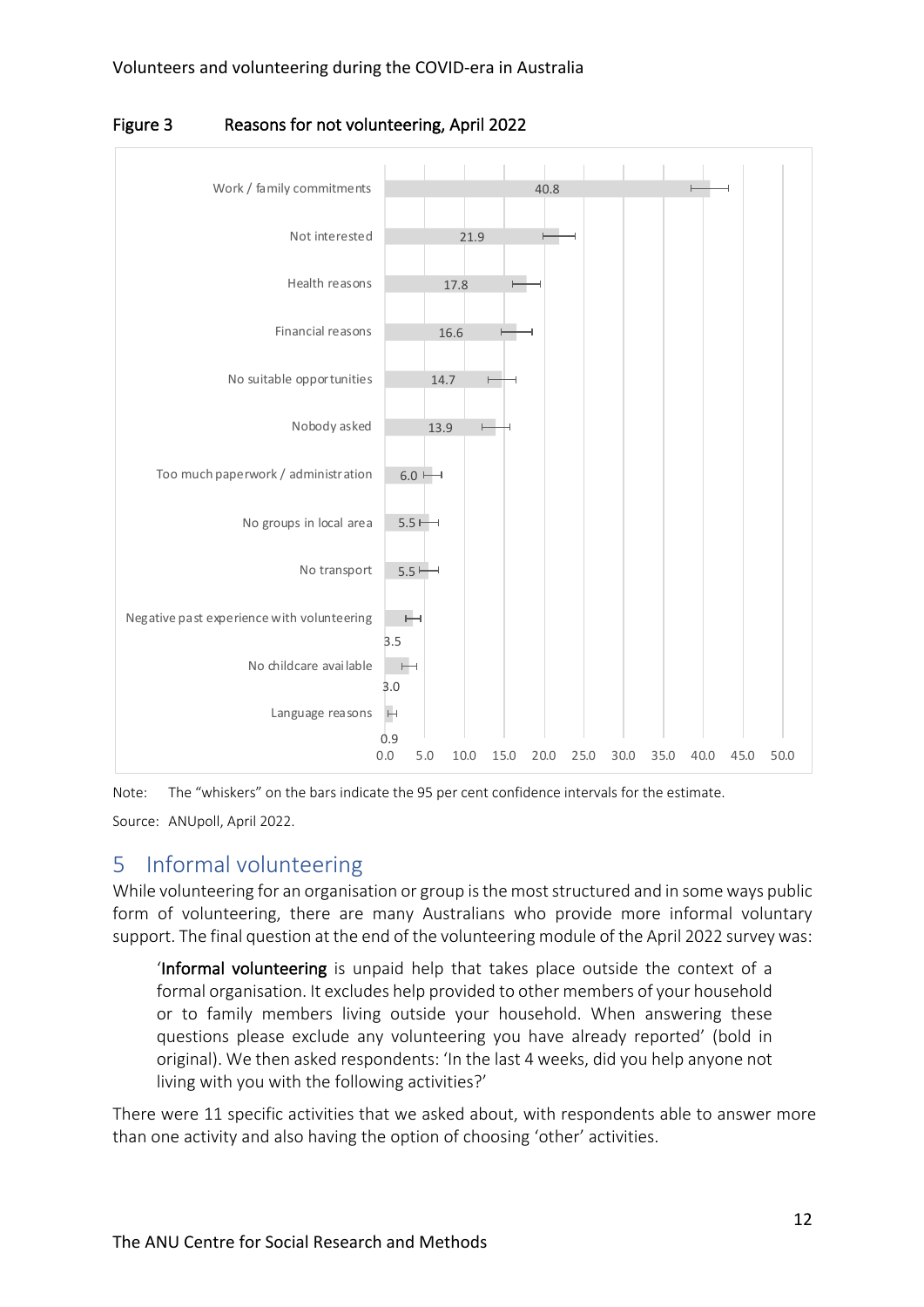#### Volunteers and volunteering during the COVID-era in Australia

A little under half of adult Australians (46.5 per cent) said that they provided some form of informal volunteering over the previous four weeks. The most common form of informal volunteering (Figure 4) was providing emotional support (provided by 20.4 per cent of Australians), followed by providing transport or running errands (19.1 per cent), and domestic work, home maintenance or gardening (16.8 per cent). The other forms of informal volunteering were provided by less than 10 per cent of Australians.

#### Figure 4 Types of informal volunteering provided, per cent of the adult population, April 2022



Note: The "whiskers" on the bars indicate the 95 per cent confidence intervals for the estimate. Source: ANUpoll, April 2022.

#### 5.1 Variation in informal volunteering across demographic groups

The factors that predict informal volunteering are somewhat different to those that predict formal volunteering. Specifically, in Table A3 we replicate the regression analysis from previously, but this time with the probability of undertaking informal volunteering as the dependent variable. Models 1 and 2 for the analysis are the same as previously, however we also add a third model that has whether or not a person undertook formal volunteering as an additional explanatory variable.

Females and older Australians were more likely to have undertaken informal volunteering than males and younger Australians respectively. The absolute differences by sex (in particular) are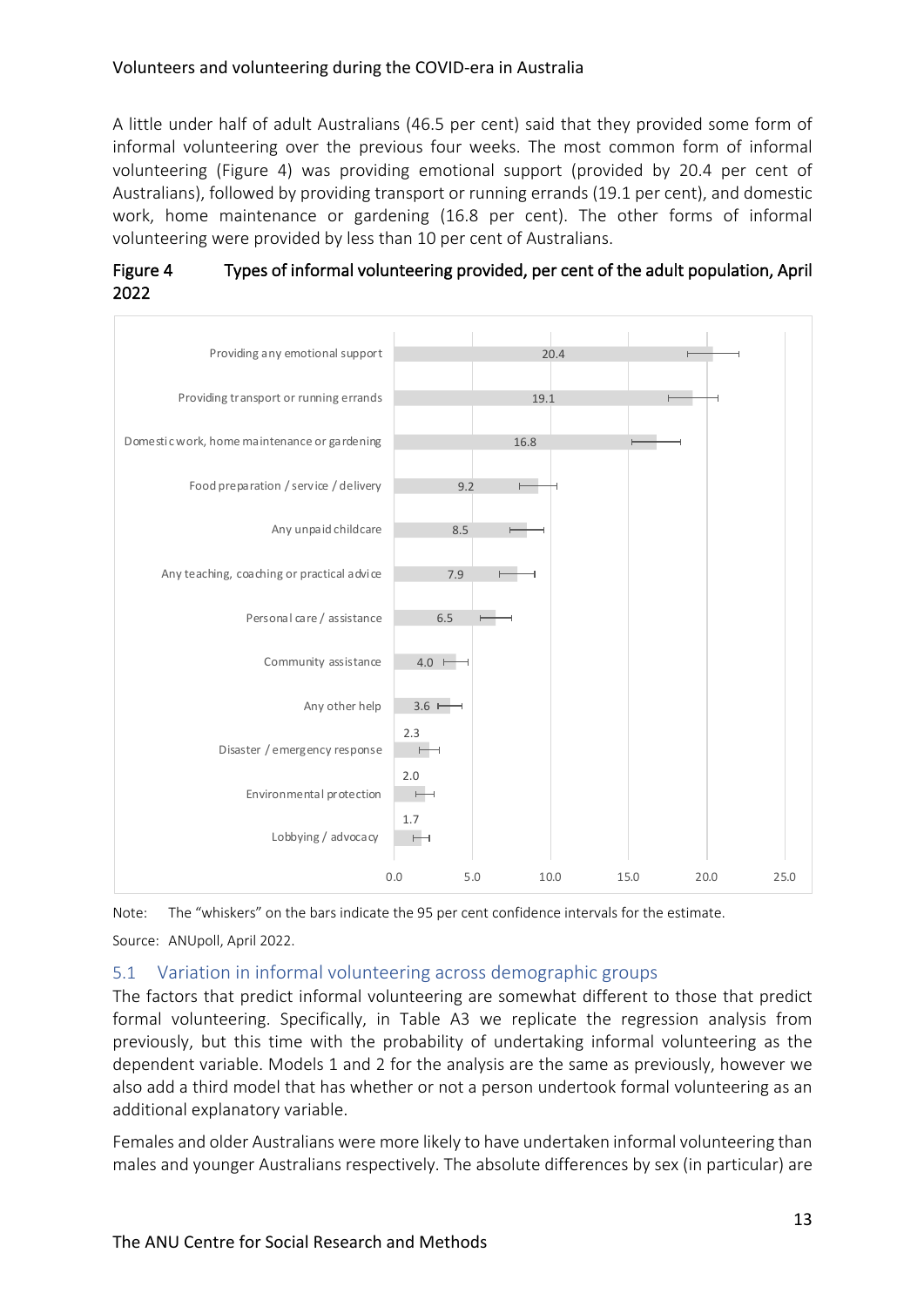much larger for informal compared to formal volunteering. Specifically, 41.5 per cent of males undertook informal volunteering in the previous 4 weeks compared to 51.3 per cent of females.

Those born overseas in a non-English speaking country were more likely to have undertaken informal volunteering than those born in Australia. This is in the opposite direction to the association with formal volunteering, where this group had lower relative probabilities. Taken together, these findings suggest it is the type of volunteering that varies by country of birth, rather than a general propensity to volunteer. Those with a post-graduate degree are more likely to have undertaken informal volunteering (compared to those with no post-school qualifications) where those who lived in a non-capital city had a higher probability than those who lived in a capital city.

Interestingly, there were no differences in informal volunteering by hours in paid work. There were, however, quite large differences by whether or not a person undertook formal volunteering in the previous 12 months (Model 3) with those who undertook formal volunteering in the previous 12 months being far more likely to have undertaken informal volunteering in the previous 4 weeks.

# 6 Concluding comments

While the levels and number of hours of paid employment appear to have returned to their pre-COVID values, this does not appear to be the case in terms of volunteering. Using data from a high quality, probability-based, longitudinal panel, we show lower rates of volunteering than prior to the pandemic, a very high percentage of people who either stopped volunteering or reduced their number of hours explicitly due to COVID-19.

It is true that there are still a large number of Australians who undertook formal volunteering between April 2021 and 2022. There were even more Australians who undertook informal volunteering over the previous 4 weeks. Those who are able to undertake formal volunteering appear to benefit from the experience. Not only do those who maintained their volunteering during the COVID-period have higher life satisfaction than those who stopped, but in a direct question asked of those who undertook volunteering, the vast majority of volunteers (more than nine-in-ten) were either satisfied (53.1 per cent) or very satisfied (37.9 per cent) with their volunteering experience.

The policy challenge, therefore, is to find ways for those who aren't volunteering or who have stopped volunteering but want to from engaging or re-engaging. The most common barrier given by those who don't volunteer is work/family commitments. These commitments may have increased during the COVID-period, particularly for those who were juggling working from home and care (including home schooling).

Not everyone wants to volunteer or is able to. However, it would turn out to be one of the real negative impacts of COVID-19 and the associated policy interventions if the 'new normal' postpandemic was fewer Australians volunteering and those who are volunteering doing so for fewer hours.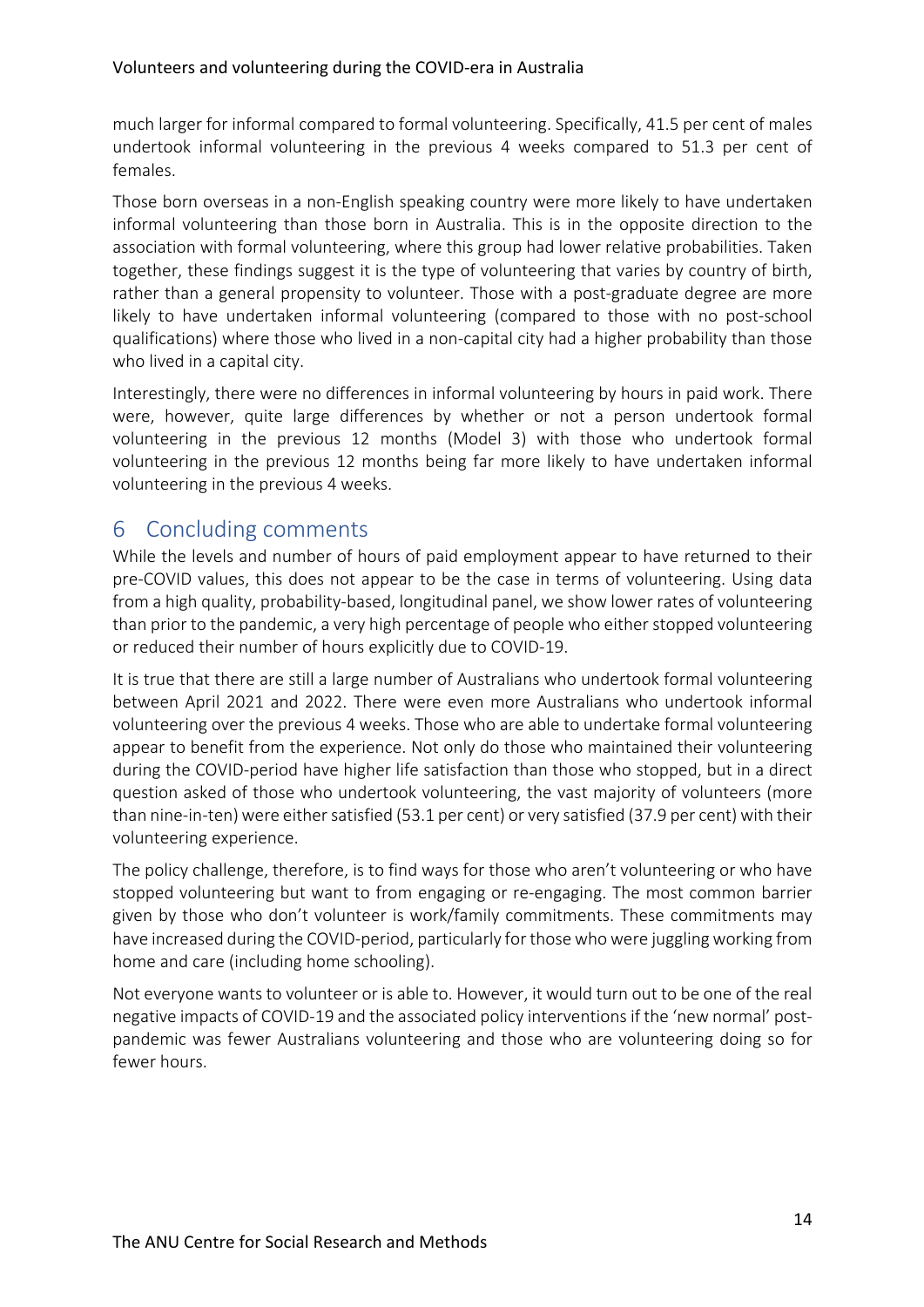# Appendix 1 About the survey

Data collection for the April 2022 ANUpoll commenced on the 11<sup>th</sup> of April 2022 with a pilot test of telephone respondents. The main data collection commenced on the  $12<sup>th</sup>$  of April and concluded on the  $26<sup>th</sup>$  of April. The final sample size for the survey is 3,587 respondents. 57.1 per cent of the sample had completed the survey by the 14<sup>th</sup> of April and the average interview duration was 20.3 minutes.

The Social Research Centre collected data online and through Computer Assisted Telephone Interviewing (CATI) in order to ensure representation from the offline Australian population. Around 3.4 per cent of interviews were collected via CATI. The contact methodology adopted for the online Life in Australia™ members is an initial survey invitation via email and SMS (where available), followed by multiple email reminders and a reminder SMS. Telephone follow up of panel members who have not yet completed the survey commenced in the second week of fieldwork and consisted of reminder calls encouraging completion of the online survey. The contact methodology for offline Life in Australia™ members was an initial SMS (where available), followed by an extended call-cycle over a two-week period. A reminder SMS was also sent in the second week of fieldwork.

A total of 4,364 respondents were invited to take part in the survey, leading to a wave-specific completion rate of 82.1 per cent. Taking into account recruitment to the panel, the cumulative response rate for this survey is around 6.8 per cent. Of those who had completed the April 2022 survey, 2,424 respondents (67.6 per cent) had completed the January 2022 survey

Unless otherwise stated, data in the paper is weighted to population benchmarks. For Life in Australia™, the approach for deriving weights generally consists of the following steps:

- 1. Compute a base weight for each respondent as the product of two weights:
	- a. Their enrolment weight, accounting for the initial chances of selection and subsequent post-stratification to key demographic benchmarks
	- b. Their response propensity weight, estimated from enrolment information available for both respondents and non-respondents to the present wave.
- 2. Adjust the base weights so that they satisfy the latest population benchmarks for several demographic characteristics.

The ethical aspects of this research have been approved by the ANU Human Research Ethics Committee (2021/430).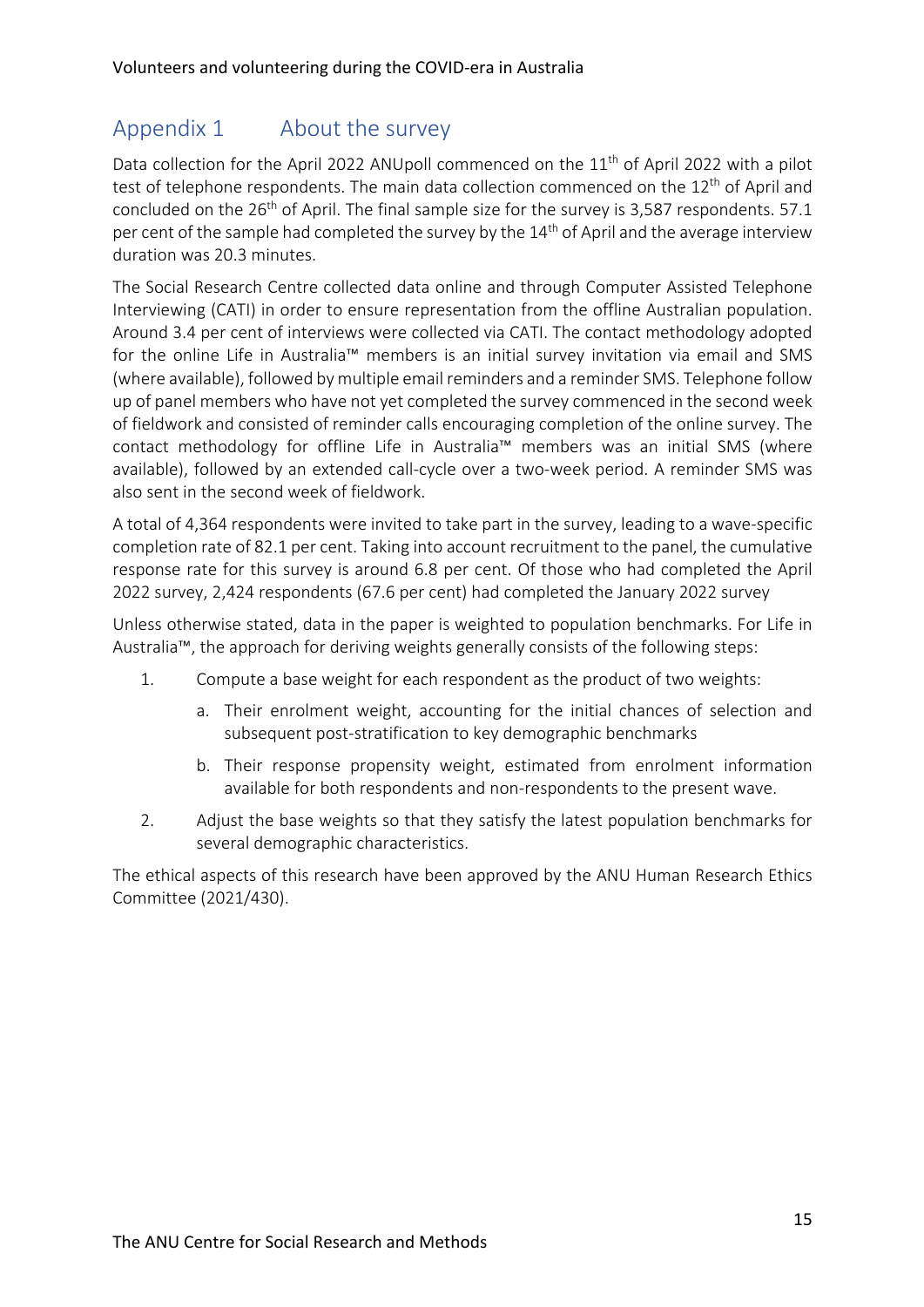# Appendix 2 Regression Tables

### Table A1 Factors associated with formal volunteering, April 2022

|                                                        | Model 1  |         | Model 2  |         |
|--------------------------------------------------------|----------|---------|----------|---------|
| Explanatory variables                                  | Coeff.   | Signif. | Coeff.   | Signif. |
| Employed                                               |          |         | 0.219    | $\ast$  |
| Hours worked                                           |          |         | $-0.015$ | ***     |
| Hours worked squared                                   |          |         | 0.00011  | $\ast$  |
| Female                                                 | 0.159    | ***     | 0.124    | **      |
| Aged 18 to 24 years                                    | 0.024    |         | 0.006    |         |
| Aged 25 to 34 years                                    | 0.063    |         | 0.062    |         |
| Aged 45 to 54 years                                    | 0.025    |         | 0.040    |         |
| Aged 55 to 64 years                                    | 0.163    | $\ast$  | 0.121    |         |
| Aged 65 to 74 years                                    | 0.333    | ***     | 0.233    | **      |
| Aged 75 years plus                                     | 0.411    | ***     | 0.300    | **      |
| Indigenous                                             | 0.096    |         | 0.079    |         |
| Born overseas in a main English-speaking country       | $-0.027$ |         | $-0.022$ |         |
| Born overseas in a non-English speaking country        | $-0.226$ | $***$   | $-0.240$ | $***$   |
| Speaks a language other than English at home           | 0.082    |         | 0.088    |         |
| Has not completed Year 12 or post-school qualification | $-0.406$ | ***     | $-0.403$ | ***     |
| Has a post graduate degree                             | 0.189    | *       | 0.239    | $***$   |
| Has an undergraduate degree                            | 0.155    | $\ast$  | 0.196    | **      |
| Has a Certificate III/IV, Diploma or Associate Degree  | $-0.038$ |         | $-0.015$ |         |
| Lives in the most disadvantaged areas (1st quintile)   | 0.049    |         | 0.018    |         |
| Lives in next most disadvantaged areas (2nd quintile)  | 0.104    |         | 0.082    |         |
| Lives in next most advantaged areas (4th quintile)     | 0.098    |         | 0.087    |         |
| Lives in the most advantaged areas (5th quintile)      | 0.089    |         | 0.075    |         |
| Lives in another capital city                          | 0.264    | ***     | 0.259    | ***     |
| Constant                                               | $-0.946$ |         | $-0.816$ |         |
| Sample size                                            | 3,446    |         | 3,438    |         |

Source: ANUpoll, April 2022

Coefficients that are statistically significant at the 1 per cent level of significance are labelled \*\*\*; those significant at the 5 per cent level of significance are labelled \*\*, and those significant at the 10 per cent level of significance are labelled \*.

Notes: Probit Regression Models. The base case individual is male; aged 35 to 44 years; non-Indigenous; born in Australia; does not speak a language other than English at home; has completed Year 12 but does not have a post-graduate degree; lives in neither an advantaged or disadvantaged suburb (third quintile); and lives in a capital city.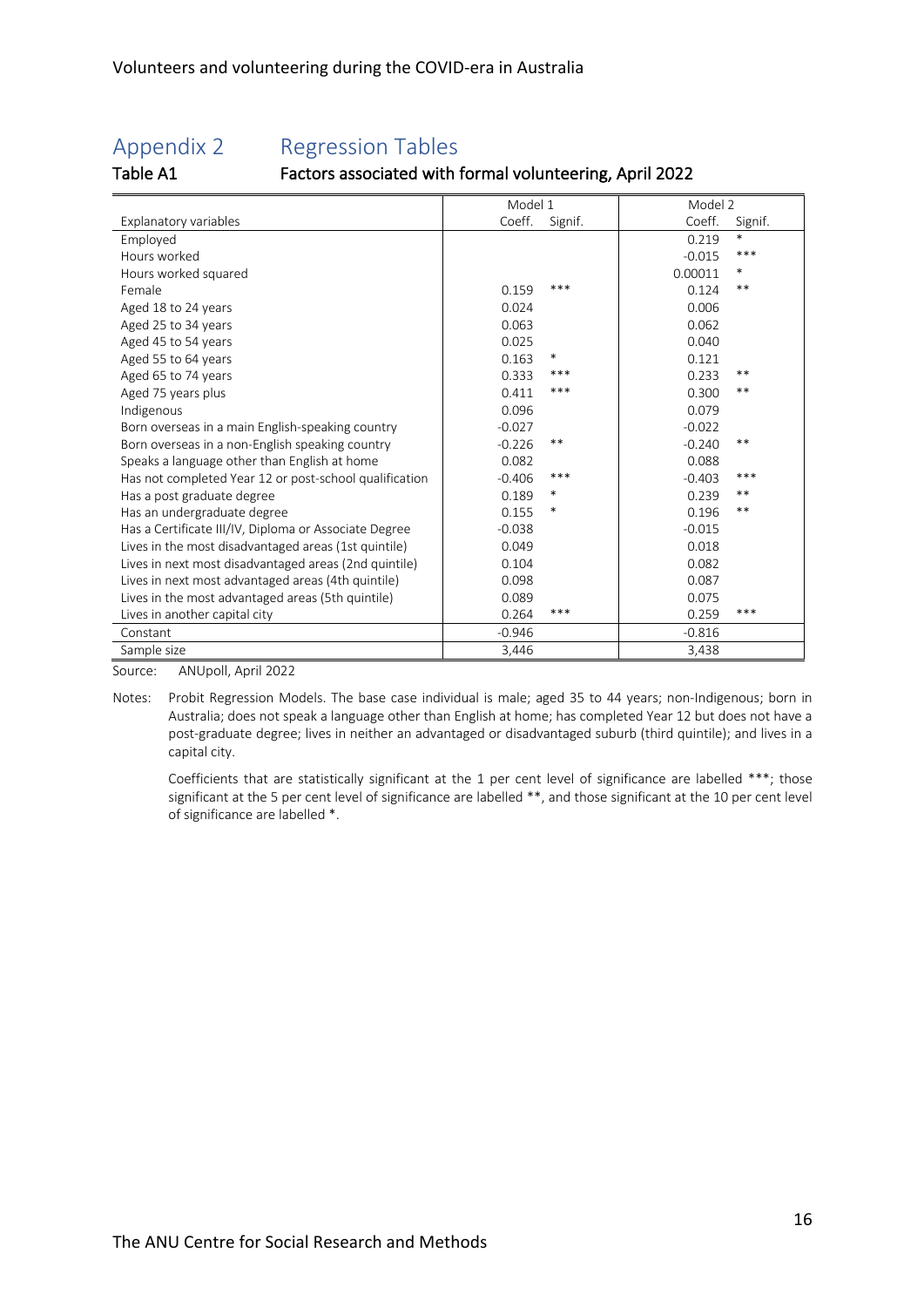|  |  | Table A2 |
|--|--|----------|
|--|--|----------|

#### Factors associated with hours spent formal volunteering, April 2022

|                                                        | Model 1   |         | Model 2   |         |  |
|--------------------------------------------------------|-----------|---------|-----------|---------|--|
| Explanatory variables                                  | Coeff.    | Signif. | Coeff.    | Signif. |  |
| Employed                                               |           |         | $-5.486$  |         |  |
| Hours worked                                           |           |         | $-1.621$  |         |  |
| Hours worked squared                                   |           |         | 0.00670   |         |  |
| Female                                                 | $-19.437$ |         | $-25.732$ |         |  |
| Aged 18 to 24 years                                    | 10.417    |         | $-4.364$  |         |  |
| Aged 25 to 34 years                                    | 13.207    |         | 9.352     |         |  |
| Aged 45 to 54 years                                    | 15.876    |         | 13.382    |         |  |
| Aged 55 to 64 years                                    | 132.907   | $***$   | 111.538   | ***     |  |
| Aged 65 to 74 years                                    | 143.085   | ***     | 104.221   | **      |  |
| Aged 75 years plus                                     | 165.777   | ***     | 126.198   | $***$   |  |
| Indigenous                                             | 101.821   |         | 101.098   |         |  |
| Born overseas in a main English-speaking country       | $-7.826$  |         | $-9.087$  |         |  |
| Born overseas in a non-English speaking country        | $-45.055$ | *       | $-43.093$ | *       |  |
| Speaks a language other than English at home           | $-10.698$ |         | $-13.692$ |         |  |
| Has not completed Year 12 or post-school qualification | 25.006    |         | 22.188    |         |  |
| Has a post graduate degree                             | 17.536    |         | 20.260    |         |  |
| Has an undergraduate degree                            | $-14.032$ |         | $-6.795$  |         |  |
| Has a Certificate III/IV, Diploma or Associate Degree  | 7.886     |         | 11.500    |         |  |
| Lives in the most disadvantaged areas (1st quintile)   | 47.363    |         | 37.979    |         |  |
| Lives in next most disadvantaged areas (2nd quintile)  | $-48.275$ |         | $-51.702$ |         |  |
| Lives in next most advantaged areas (4th quintile)     | 18.231    |         | 12.844    |         |  |
| Lives in the most advantaged areas (5th quintile)      | $-40.922$ |         | $-42.665$ |         |  |
| Lives in another capital city                          | $-14.213$ |         | $-13.244$ |         |  |
| Constant                                               | 143.663   |         | 191.393   |         |  |
| Sample size                                            | 1,014     |         | 1,012     |         |  |

Source: ANUpoll, April 2022

Notes: OLS linear Regression Models. The base case individual is male; aged 35 to 44 years; non-Indigenous; born in Australia; does not speak a language other than English at home; has completed Year 12 but does not have a post-graduate degree; lives in neither an advantaged or disadvantaged suburb (third quintile); and lives in a capital city.

Coefficients that are statistically significant at the 1 per cent level of significance are labelled \*\*\*; those significant at the 5 per cent level of significance are labelled \*\*, and those significant at the 10 per cent level of significance are labelled \*.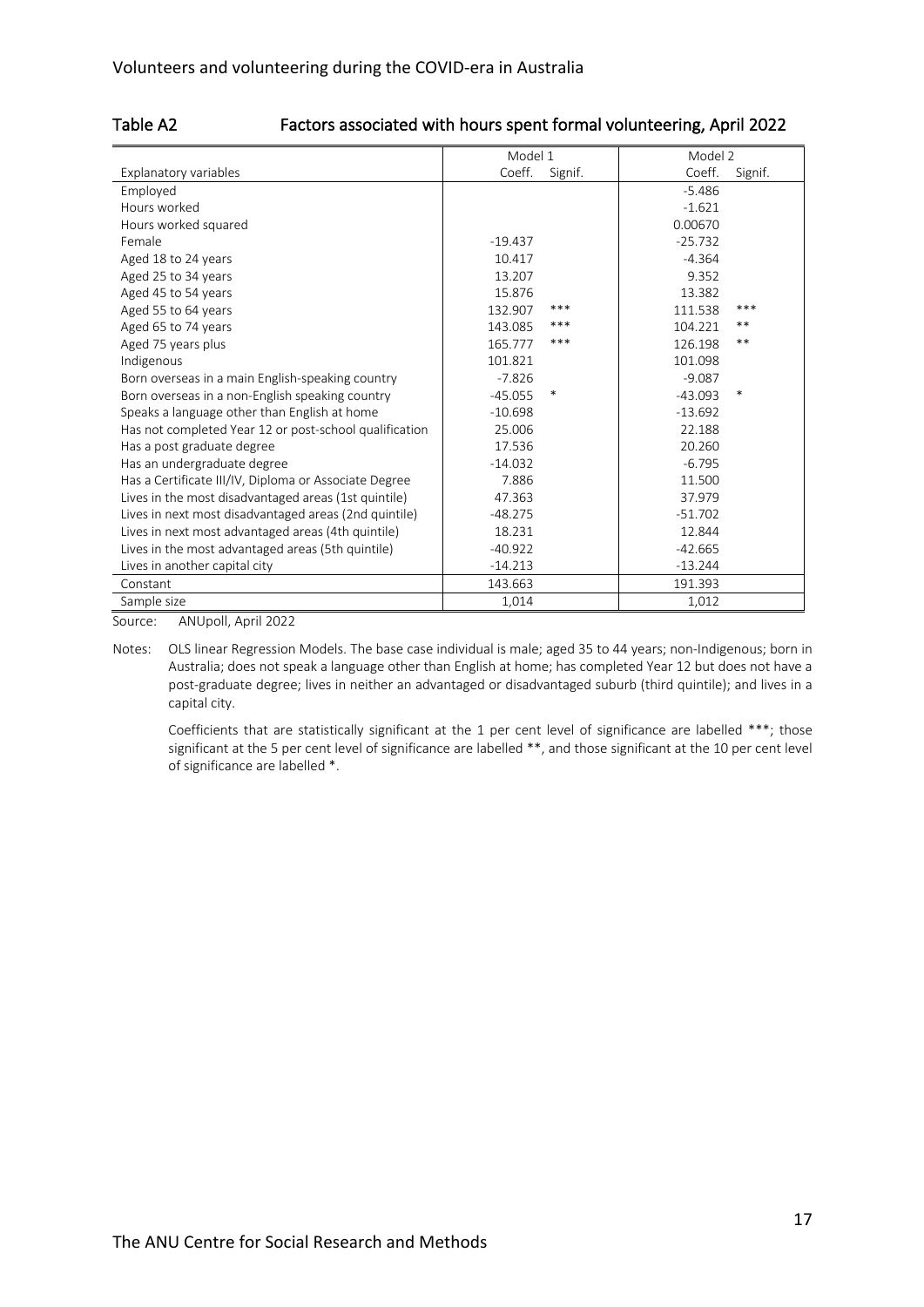| Table A3 |  |  |
|----------|--|--|
|----------|--|--|

#### Factors associated with informal volunteering, April 2022

|                                                        | Model 1  |         | Model 2  |         | Model 3   |         |
|--------------------------------------------------------|----------|---------|----------|---------|-----------|---------|
| Explanatory variables                                  | Coeff.   | Signif. | Coeff.   | Signif. | Coeff.    | Signif. |
| Undertook formal volunteering in previous 12 months    |          |         |          |         | 0.502     | ***     |
| Employed                                               |          |         | 0.106    |         | 0.066     |         |
| Hours worked                                           |          |         | $-0.004$ |         | $-0.001$  |         |
| Hours worked squared                                   |          |         | 0.0000   |         | $-0.0000$ |         |
| Female                                                 | 0.288    | ***     | 0.267    | ***     | 0.250     | ***     |
| Aged 18 to 24 years                                    | 0.051    |         | 0.026    |         | 0.028     |         |
| Aged 25 to 34 years                                    | $-0.042$ |         | $-0.048$ |         | $-0.050$  |         |
| Aged 45 to 54 years                                    | 0.103    |         | 0.110    |         | 0.106     |         |
| Aged 55 to 64 years                                    | 0.019    |         | 0.007    |         | $-0.018$  |         |
| Aged 65 to 74 years                                    | 0.282    | ***     | 0.242    | $***$   | 0.203     | $***$   |
| Aged 75 years plus                                     | 0.310    | ***     | 0.273    | $***$   | 0.222     | $\ast$  |
| Indigenous                                             | $-0.047$ |         | $-0.057$ |         | $-0.074$  |         |
| Born overseas in a main English-speaking country       | 0.074    |         | 0.078    |         | 0.085     |         |
| Born overseas in a non-English speaking country        | 0.185    | $\ast$  | 0.172    | $\ast$  | 0.214     | $***$   |
| Speaks a language other than English at home           | $-0.054$ |         | $-0.048$ |         | $-0.065$  |         |
| Has not completed Year 12 or post-school qualification | $-0.056$ |         | $-0.056$ |         | 0.010     |         |
| Has a post graduate degree                             | 0.255    | $***$   | 0.259    | ***     | 0.226     | $***$   |
| Has an undergraduate degree                            | 0.150    | $\ast$  | 0.163    | *       | 0.134     |         |
| Has a Certificate III/IV, Diploma or Associate Degree  | 0.090    |         | 0.098    |         | 0.108     |         |
| Lives in the most disadvantaged areas (1st quintile)   | $-0.107$ |         | $-0.115$ |         | $-0.122$  |         |
| Lives in next most disadvantaged areas (2nd quintile)  | 0.088    |         | 0.084    |         | 0.073     |         |
| Lives in next most advantaged areas (4th quintile)     | $-0.114$ |         | $-0.117$ |         | $-0.133$  |         |
| Lives in the most advantaged areas (5th quintile)      | 0.075    |         | 0.071    |         | 0.067     |         |
| Lives in another capital city                          | 0.118    | $\ast$  | 0.118    | $\ast$  | 0.078     |         |
| Constant                                               | $-0.453$ |         | $-0.409$ |         | $-0.518$  |         |
| Sample size                                            | 3,450    |         | 3,441    |         | 3,438     |         |

Source: ANUpoll, April 2022

Notes: Probit Regression Models. The base case individual is male; aged 35 to 44 years; non-Indigenous; born in Australia; does not speak a language other than English at home; has completed Year 12 but does not have a post-graduate degree; lives in neither an advantaged or disadvantaged suburb (third quintile); and lives in a capital city.

Coefficients that are statistically significant at the 1 per cent level of significance are labelled \*\*\*; those significant at the 5 per cent level of significance are labelled \*\*, and those significant at the 10 per cent level of significance are labelled \*.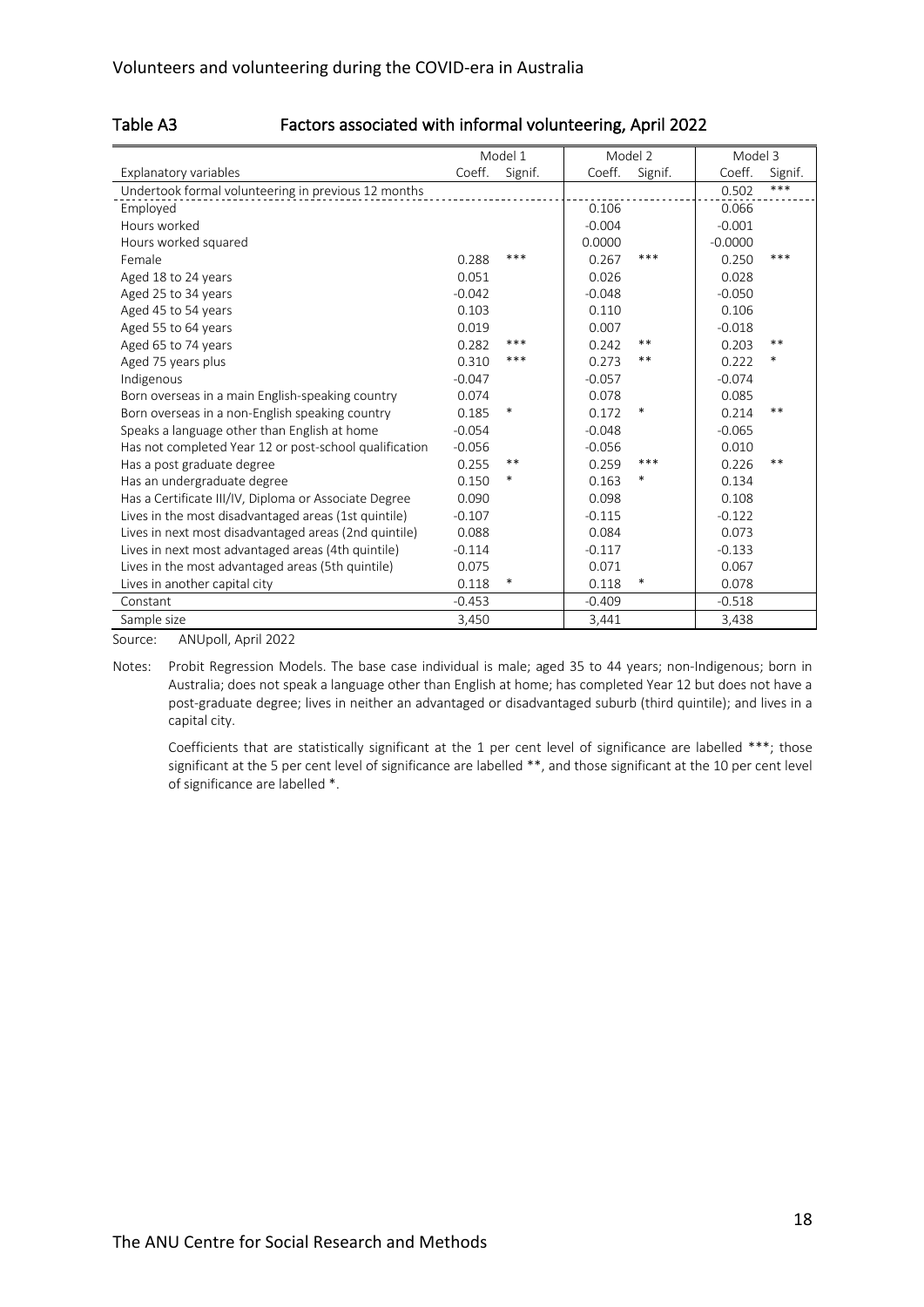# References

Bazan, D., M. Nowicki, P. Rzymski (2021). 'Medical students as the volunteer workforce during the COVID-19 pandemic: Polish experience.' *International Journal of Disaster Risk Reduction*, 55: 102109.

Biddle, B. and M. Gray (2020). 'The experience of volunteers during the early stages of the COVID-19 pandemic' COVID-19 Briefing Paper, ANU Centre for Social Research and Methods, Australian National University, Canberra.

Biddle, B. and M. Gray (2021). 'Volunteering during the first year of the COVID-19 pandemic (April 2021)' COVID-19 Briefing Paper, ANU Centre for Social Research and Methods, Australian National University, Canberra.

Biddle, N., B.Edwards, M. Gray and K. Sollis (2021). 'Vaccine willingness and concerns in Australia: August 2020 to April 2021.' COVID-19 Briefing Paper, ANU Centre for Social Research and Methods, Australian National University, Canberra.

Grotz, J., S. Dyson and L. Birt (2020). 'Pandemic policy making: the health and wellbeing effects of the cessation of volunteering on older adults during the COVID-19 pandemic.' *Quality in Ageing and Older Adults*. https://doi.org/10.1108/QAOA-07-2020-0032

Kazmirek, L., B. Phillips, .D.W. Pennay, P.J. Lavrakas, P.J. and D. Neiger (2019). 'Building a probability-based online panel: Life in AustraliaTM.' *CSRM & SRC Methods Paper 2/2019,* ANU Centre for Social Research & Methods, Australian National University, Canberra.

Kragt, D. and D. Holtrop (2019). 'Volunteering research in Australia: A narrative review.' *Australian Journal of Psychology*, 71(4): 342-360.

Susskind, D. (2020). *A World Without Work: Technology, Automation, and How We Should Respond* Paperback edition, Penguin, London.

Van Willigen, M. (2000). 'Differential benefits of volunteering across the life course.' *The Journals of Gerontology Series B: Psychological Sciences and Social Sciences*, 55(5): S308-S318.